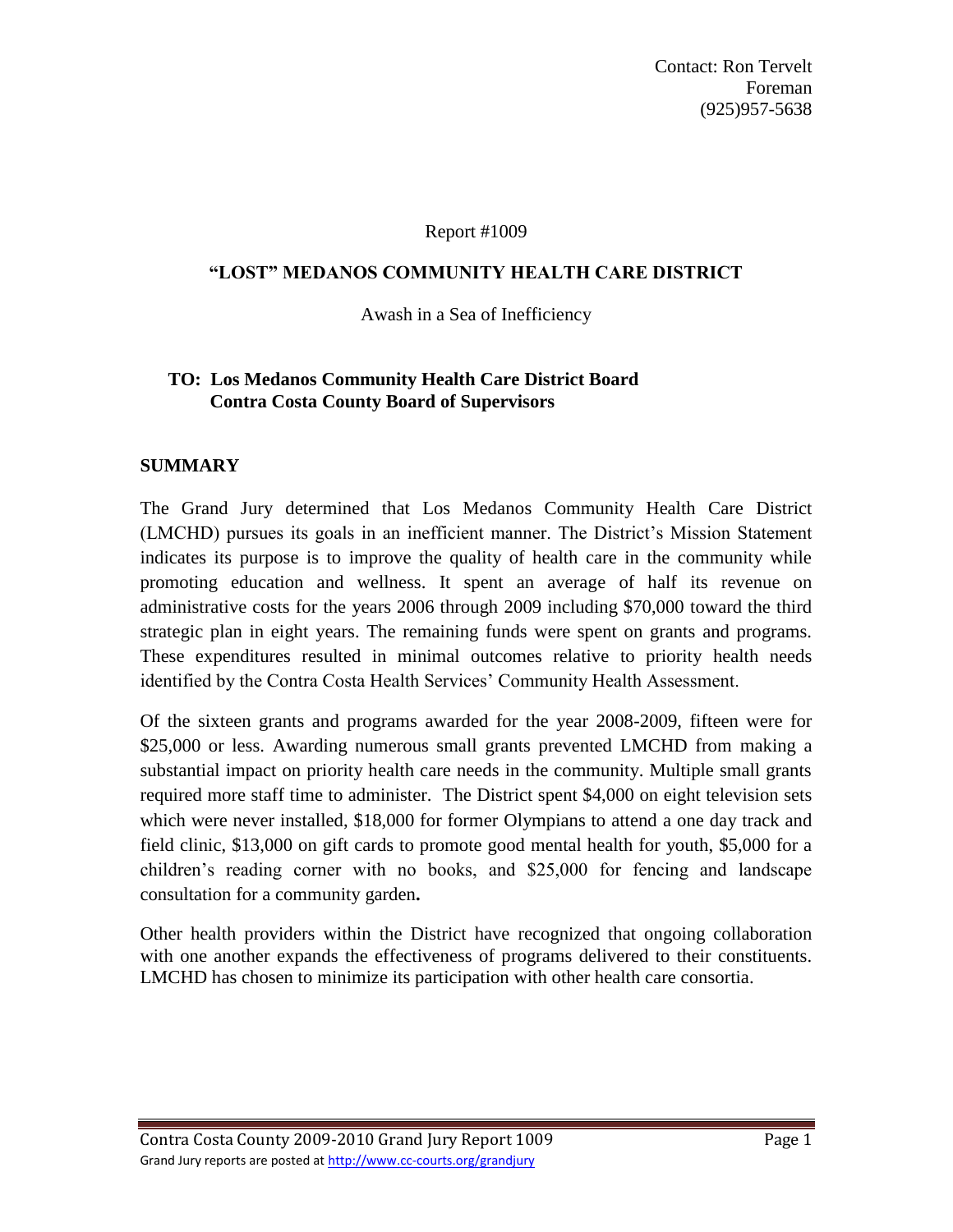# **BACKGROUND**

LMCHD is an independent special district pursuant to California Government Code. LMCHD was the successor to the Los Medanos Community Hospital District which declared bankruptcy in 1994. Dissolution of the hospital was final in 1998 by order of the Northern District of the United States Bankruptcy Court.

LMCHD includes Pittsburg, Bay Point and portions of Clayton, Antioch and Clyde. The District's mission is to "improve the quality of health care in the community while promoting education and wellness." The primary source of funding is its share of *ad valorem* (property tax) which, for 2008-2009, was \$1,017,544.

Residents within the boundaries of LMCHD receive health services from many different providers. These providers have recognized the value of collaboration and participate in the Contra Costa Health Access Coalition (HAC), an inclusive broad-based partnership of organizations and individuals. Its mission is to improve access to health care throughout the County. HAC and other health-related organizations, such as the Community Clinic Consortium, can provide information and support to assist LMCHD in delivering its mission statement goals. There is little evidence that the District ever partnered with these organizations.

The Contra Costa Health Services' Community Health Assessment is prepared triennially for the Hospital Council of Northern and Central California. The Assessment identifies the specific health risk factors for the County by geographical area. Within LMCHD's jurisdiction, the major health care concerns are heart disease, cancer and stroke, the three leading causes of death (Appendix). Major health care providers use the Assessment as an essential starting point for their granting processes.

# **Based on the above Assessment, which LMCHD did not use, the following projects are examples of those not addressing crucial identified health needs:**

1) The District provided \$25,200 to support the Eddie Hart All in One Foundation's track and field education clinic held on June 27, 2009. According to the flier for the event, "The education clinic is designed to provide opportunities for the youth to receive hands-on training from some of the best Olympians and coaches in the world." Of the funds expended on this one day event over \$18,000 was for honoraria, transportation, lodging and meals for attending Olympians.

2) In January, 2009, the District authorized a grant of \$20,000 "to promote good mental health by providing youth with positive social and emotional experiences through employment training." First Baptist Head Start targeted sixth to tenth graders who had experienced teen peer pressure, anger and developmental issues. As of August, 2009, \$13,675 was expended on gift card rewards for participation.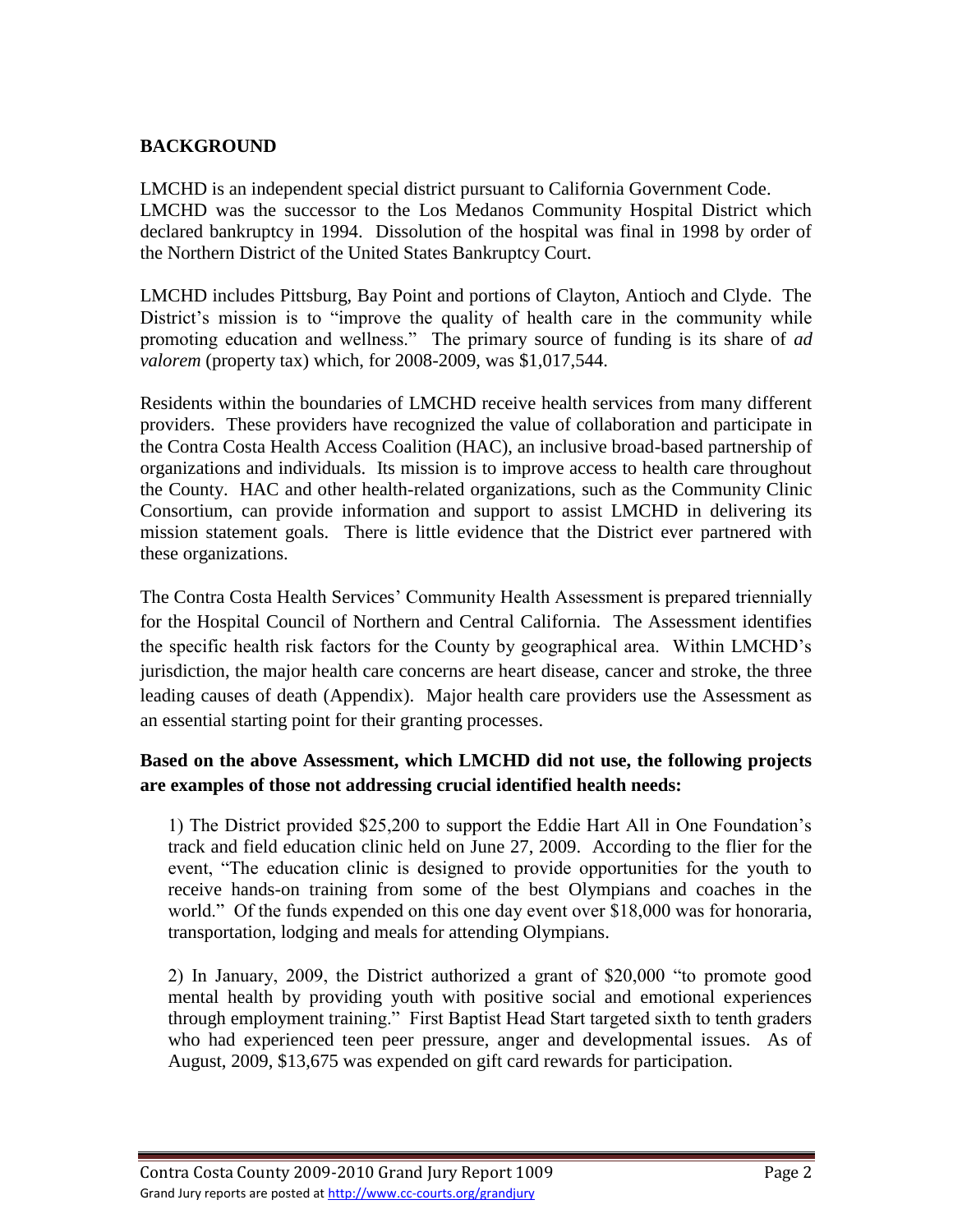3) In January, 2009, LMCHD made a one-time grant of \$5,000 for The Reading Corner in the Pittsburg Health Clinic which was established to provide a separate waiting area for children.



On two occasions, Grand Jury members visited The Reading Corner. Although the Clinic waiting room was heavily occupied by adults and children. The Reading Corner was unoccupied, the book racks were empty, and the area was dark and uninviting.

4) In July 2009, the District spent \$4,062 on the purchase of eight televisions for the purpose of educating patients regarding health-related matters, specifically H1N1.



To date, the televisions are still in boxes in a storage closet. In addition, no programs have been purchased for the streaming of health information.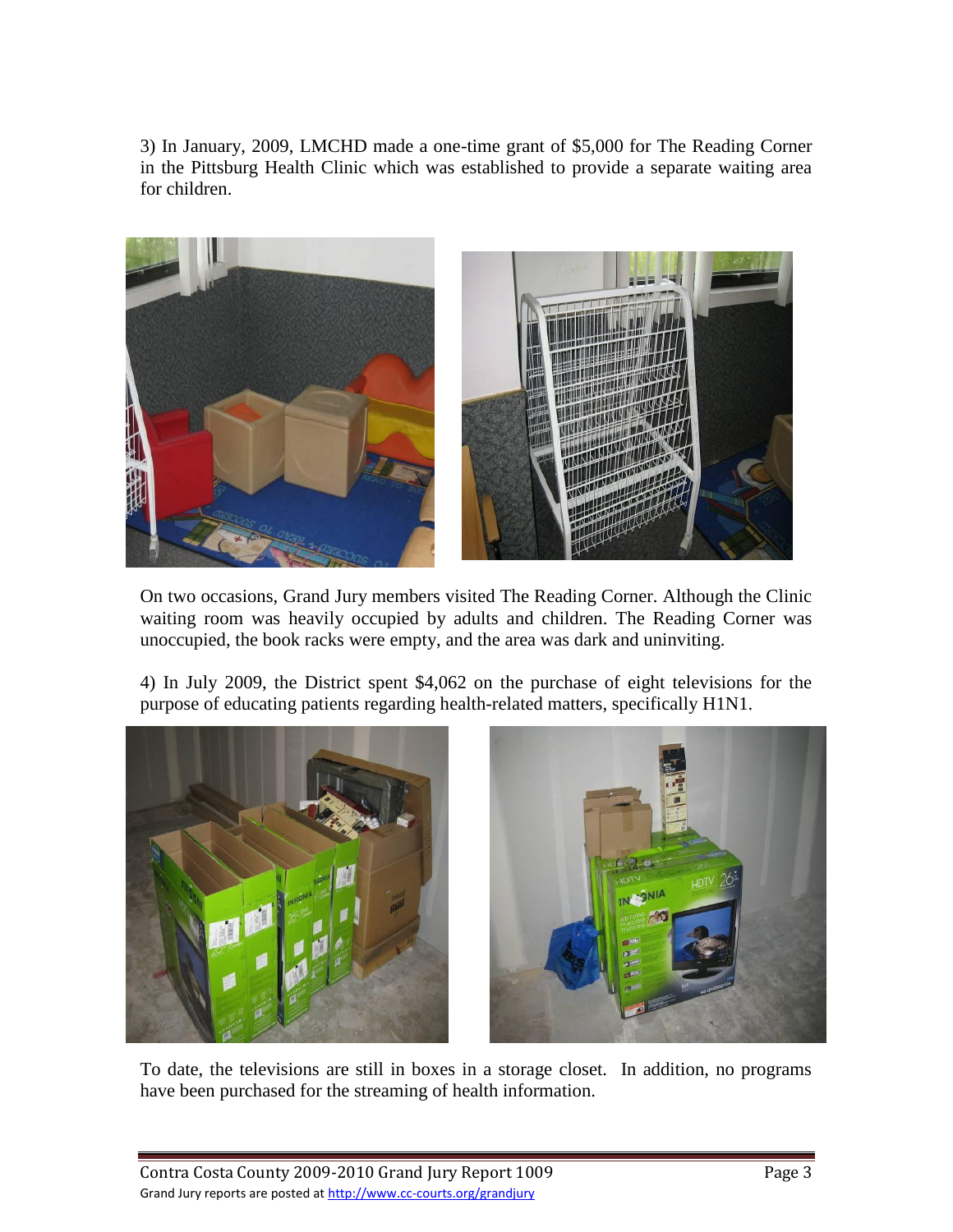5) LMCHD budgeted \$50,000 for the development of a 0.6 acre community garden on District-owned land. To date, approximately \$11,000 has been spent on fencing the area and \$14,000 has been awarded for landscape consultation. Fifty percent of the budgeted amount has been spent with no detailed written plans for ongoing management of the garden.





LMCHD funded other programs that have social value but did not directly address the critical healthcare needs of the District. Recipients included Contra Costa Food Bank, STAND! Against Domestic Violence, and Meals on Wheels.

The Grand Jury found little evidence of management oversight of funds expended. Grant contracts did not provide adequate administrative guidance regarding oversight, expected outcomes, and requirements for reconciliation or submission of receipts.

In reviewing LMCHD's annual financial statements for the past three years, the Grand Jury found that only an average of half of its revenue was spent on grants and programs. The balance was spent on operating expenses. Operating expenses included salaries, external professional fees (accounting, legal, web design, and auditing) as well as Board of Director stipends and travel expenses.

In 2002 and again in 2004 strategic plans were developed and commitments made for major changes in operations, financial accountability and grant policy. The proposed changes were not effectively implemented. Presently, the Board has executed a contract for yet another strategic plan at a cost of \$140,000 over a two year period. The latest plan is intended to achieve the following:

- Support work underway and set future directions
- Create and implement an effective business model
- Redesign grant and allocation procedures and processes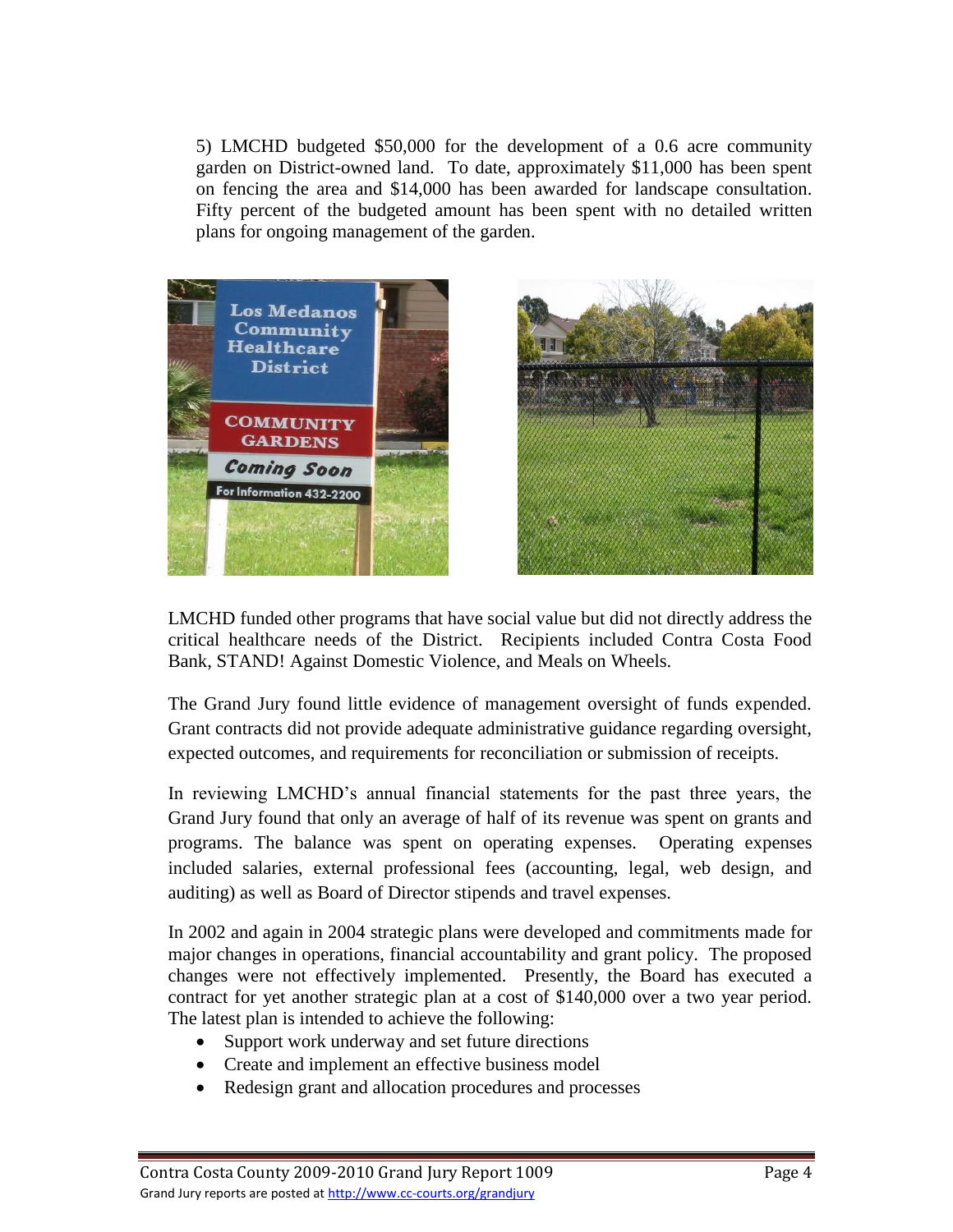In 2000, the Contra Costa County Local Agency Formation Commission (LAFCO) considered dissolution of LMCHD. In 2003, Grand Jury Report 0309 recommended closure of the District; this recommendation was not implemented. In 2007 LAFCO completed a Municipal Service Review which identified four options:

- Maintain the status quo of the District
- Dissolve the District and cease operations
- Consolidate with Mount Diablo Health Care District
- Convert the District to a subsidiary of limited powers

 Procedurally, dissolution or consolidation can be pursued only by the LMCHD Board of Directors, the affected residents, or LAFCO.

## **METHODOLOGY**

In August, 2009, the Grand Jury commenced an investigation of LMCHD. Interviews were conducted with:

- Current and former LMCHD Board Members
- Various community health care providers
- Grant recipients

The Grand Jury reviewed and analyzed the following records:

- Bankruptcy records
- Financial records
- District expenditures
- Current contract for strategic planning with outside consultant
- Current and past grants and programs
- LAFCO documents pertaining to the District
- LAFCO Municipal Service Review, 2007

The Grand Jury:

- Attended LMCHD Board Meetings
- Visited the Pittsburg Health Clinic on District property
- Examined the Community Garden site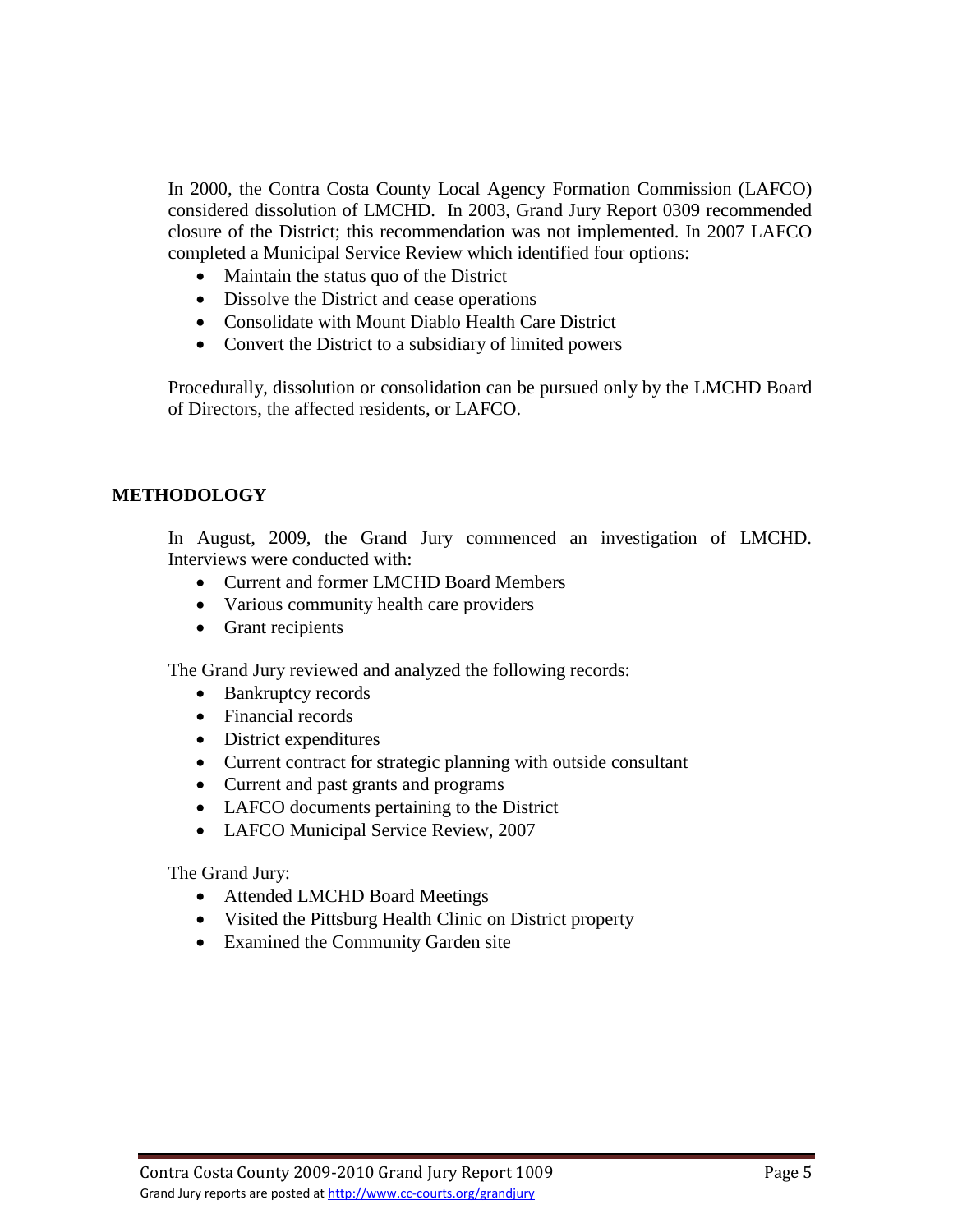# **FINDINGS AND RECOMMENDATIONS**

1. LMCHD's primary mission is to improve the quality of health care in the community while promoting education and wellness. However, actual grants and programs reviewed by the Grand Jury did not address the priority health needs as identified in the Contra Costa Health Services' Community Health Assessment.

**Recommendation:** Grants and programs shall be awarded in relation to the identified community health care needs as identified in the Contra Costa Health Services' Community Health Assessment (i.e. heart disease, cancer and stroke).

2. Of the sixteen grants and programs awarded for the year 2008-2009, fifteen were for \$25,000 or less. Awarding multiple grants in small dollar amounts is inefficient.

**Recommendation:** A new grant allocation process shall be developed which focuses on funding fewer projects with larger grants.

3. Community health programs and grant dollars consumed less than half of LMCHD's total revenue for the years 2006 through 2009.

**Recommendation:** LMCHD shall reduce unnecessary administrative expenditures thereby increasing funds available for priority health care needs.

4. The District has not collaborated with HAC and other health consortia.

**Recommendation:** LMCHD shall work with health care consortia within the County to expand its impact in awarding of grants and programs.

5. There have been two strategic plans; neither was effectively implemented. LMCHD is spending \$140,000 over a two year period for its third strategic plan in eight years.

**Recommendation:** LMCHD board shall adopt, and effectively implement the new strategic plan.

6. The 2007 LAFCO Municipal Service Review identified four options that could be taken by the District. The District chose to maintain the status quo.

**Recommendation:** At the time of LAFCO's next Municipal Service Review of the District, when addressing the District's accountability for community service needs, LAFCO shall consider the recommendations of this report and the District's implementation of its strategic plan.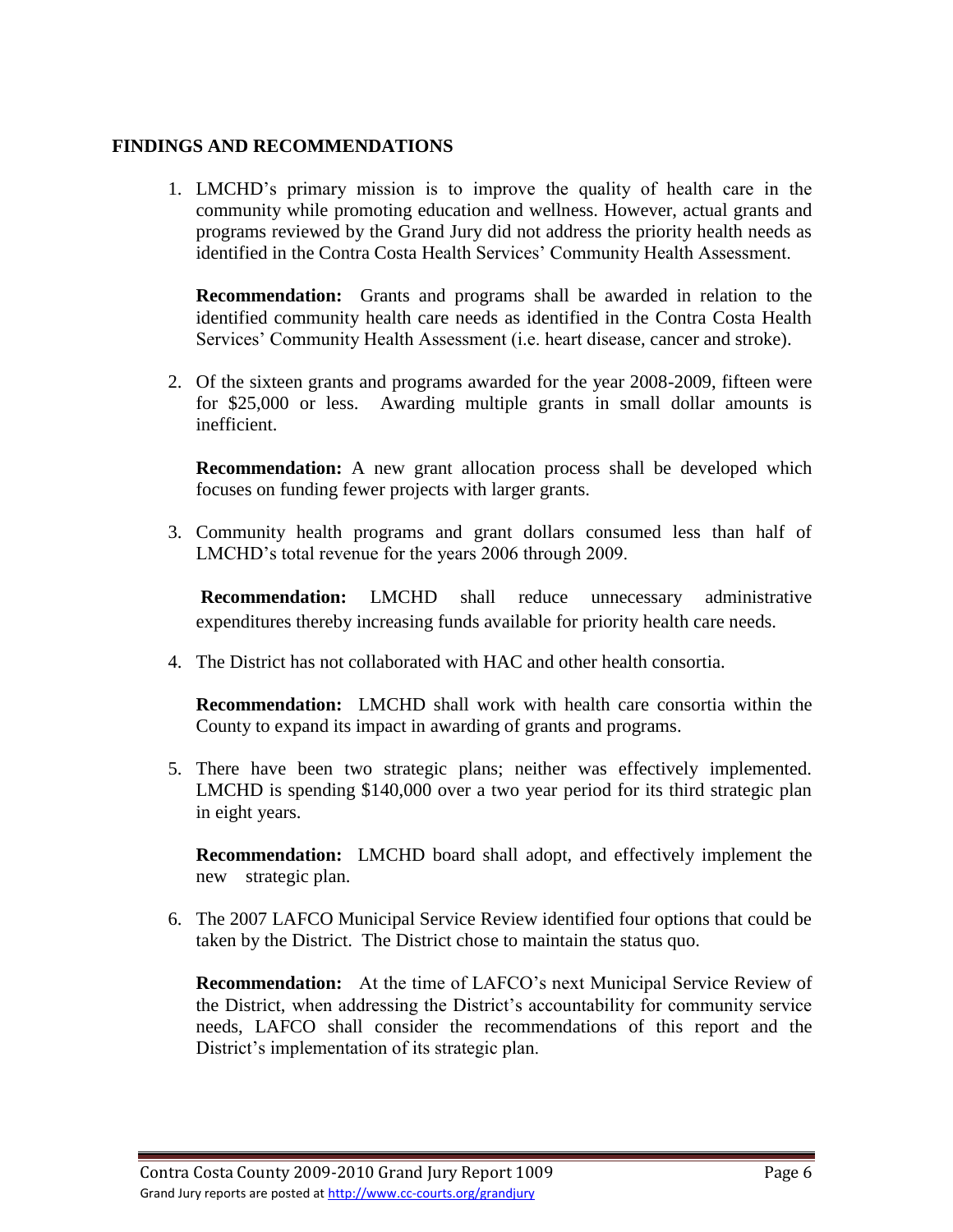## **CONCLUSIONS**

Los Medanos Health Care District must live up to its mission and focus on awarding grants based upon identifiable health care needs in its jurisdiction. Community Health Indicators for Contra Costa County clearly delineate this information every three years. It is imperative that the District track the expenditure of funds granted and measure the outcomes to determine future funding efforts. Fewer dollars must be directed from superfluous projects such as the costly Community Garden. The taxpayers of Bay Point, Pittsburg, and portions of Clayton, Antioch and Clyde deserve more for their money!

## **REQUIRED RESPONSES**

#### **Findings**

| Los Medanos Community Health Care District Board of Directors | 1 through 5 |
|---------------------------------------------------------------|-------------|
| LAFCO                                                         | 6           |
| <b>Recommendations</b>                                        |             |
| Los Medanos Community Health Care District Board of Directors | 1 through 5 |
| LAFCO                                                         | 6           |